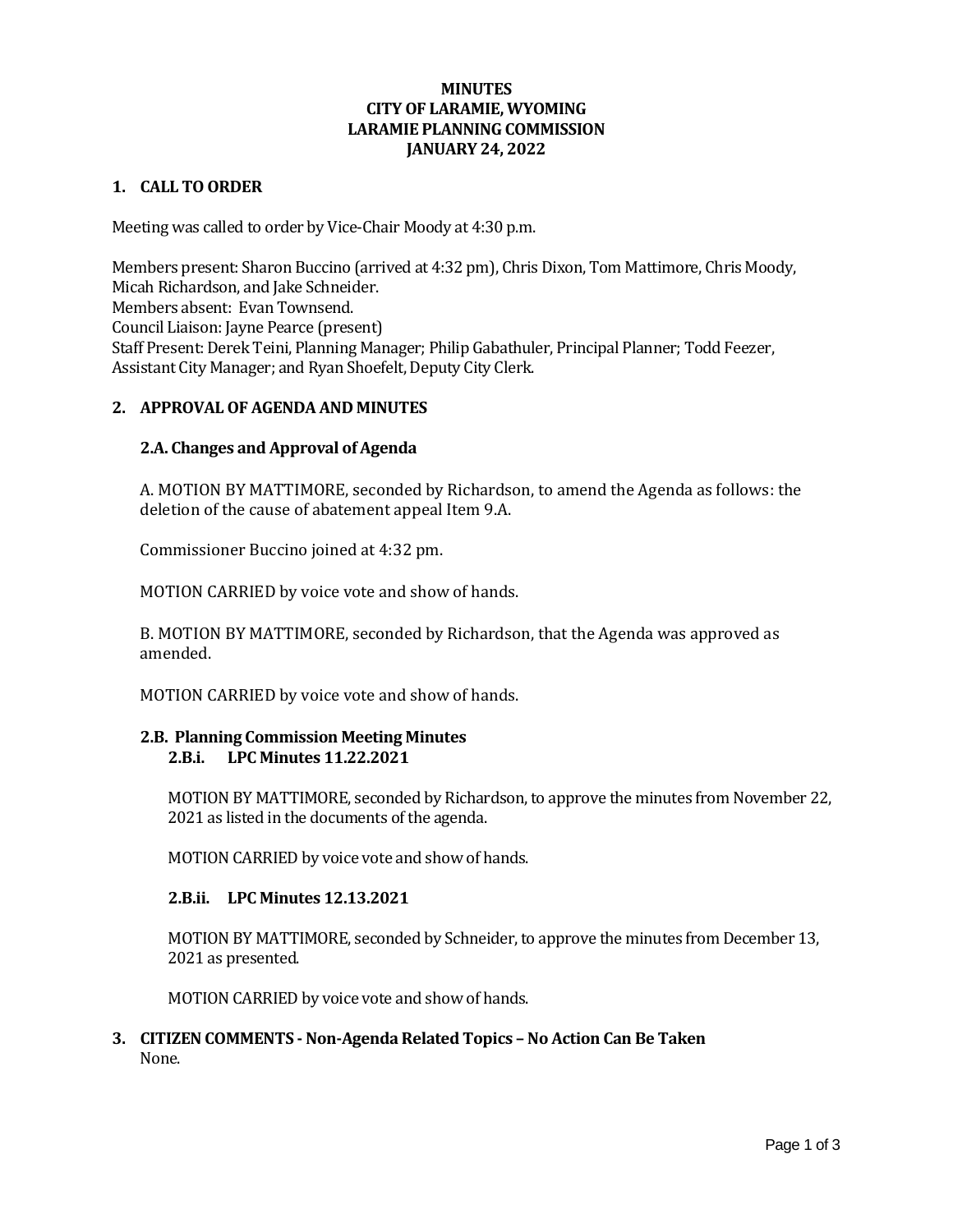# **MINUTES CITY OF LARAMIE, WYOMING LARAMIE PLANNING COMMISSION JANUARY 24, 2022**

### **4. PLANNING COMMISSION AND STAFF REPORTS AND COMMENTS**

Teini: Changes to single family housing tomorrow at Council 1/25/22, 6:00 pm; processes of daycares for approval; and City/County growth area plan- 2 proposals.

**5. DISCLOSURES - Ex-parte communications; potential conflicts of interest** None.

### **6. CURRENT PLANNING PROJECTS**

### **6.A. OLD BUSINESS:**No items.

### **6.B. NEW BUSINESS: 6.B.i. CUP-21-11: 107 S. 7th St.--Family Child Care Center**

MOTION BY MATTIMORE, seconded by Richardson, to approve a Conditional Use Permit CUP-21-11: 107 S. 7th St.

Roll call showed Aye: Buccino, Dixon, Mattimore, Richardson, Schneider, and Moody. Nay: None. Absent: Townsend. MOTION CARRIED.

# **6.B.ii. CUP-21-09: 1171 & 1271 W Baker Street – Campground, RV Park and Travel**

MOTION BY MATTIMORE, seconded by Schneider, to approve a Conditional Use Permit CUP-21-09: 1171 & 1271 W Baker Street.

Roll call showed Aye: Buccino, Dixon, Mattimore, Richardson, Schneider, and Moody. Nay: None. Absent: Townsend. MOTION CARRIED

### **6.B.iii. Submittal Schedules for Calendar Year 2022**

MOTION BY MATTIMORE, seconded by Richardson, to approve the submittal schedules as presented.

MOTION CARRIED by voice vote and show of hands.

### **7. LONG RANGE PLANNING PROJECTS**

#### **7.A. SolSmart Zoning Review Presentation**

#### **8. VARIANCES (sitting as Board of Adjustment)** None.

## **9. Board of Appeals**

**9.A. A-22-01 Appeal of LMC 8.32.230 Related to the Cost of Abatement for 5859 Old Highway 130** Removed from agenda.